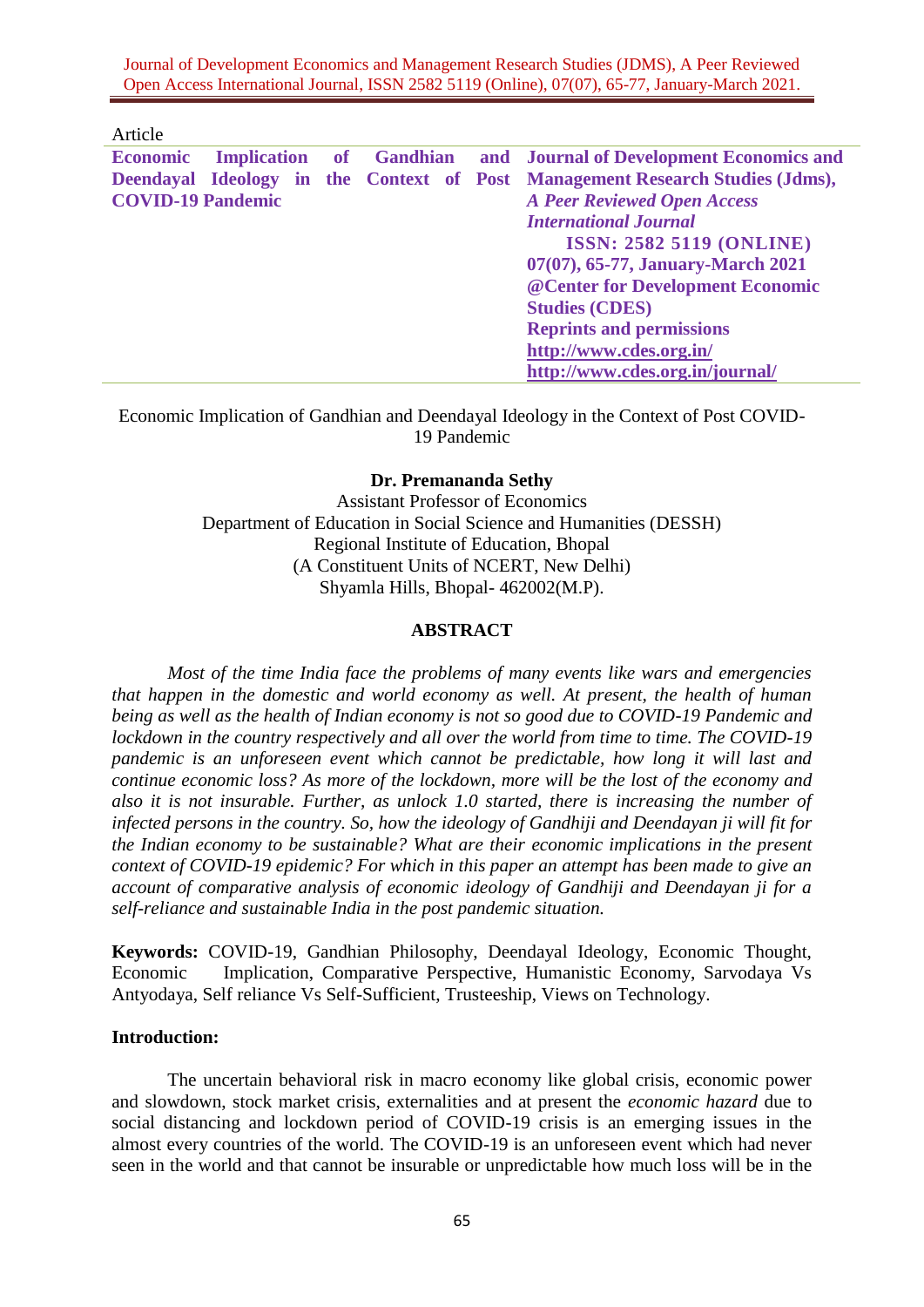economy. For which no insurance company will bear the risk and uncertainty, but we have to bear the rewards the risk and uncertainty. Only the people those who have health insurance policy and paying the premium, they are insurable for health hazard. But no business and informal sector workers will insurable for economic hazard. Therefore, the self-reliant economy is not only indispensible for the workers of unorganized sectors of the economy, but also for all of us at the time of COVID-19 Pandemic or any other emergencies. This is because of reverse migration, social distancing, restriction of mobility of worker, dislocation of daily wage labour, disruption of global economy.

COVID-19 as an ongoing Novel Corona virus pandemic is well known by all over the world as worst-ever crisis in the global economy. The worrisome of COVID-19 is the spread and now it is airborne as declared by WHO, but earlier stated that travelled from China and spreading to almost every country of the world through physical contact of human being contact. A disease, flow from the Wuhan City of China, now it is a pandemic, affecting millions of people within short span of time in term of social and economic infrastructure like health, education and economic activities in several countries of the worlds. During this age of Novel Corona virus, the people those who are working in organized sectors have the positive spillover effect of COVID-19 as they have not lose any of their monthly salary, income and employment even after not attending the office, while the workers workings in the informal sectors like migrants labour and street vender have lose their economic activities and employment opportunities etc are the negative spillover effect of COVID-19. Similarly, the students are not getting opportunities of learning from their schools and colleges is considered at the negative spillover effect, while the students awarded or getting mark without appearing the examination during this period and pass the examination based on last year's result on the same average is the positive spillover effect. Therefore, the economic ideology of Gandhiji and Deendayal Ji may have some significant implication to be selfreliant and relief from health hazard and economic hazard in present post COVID-19 pandemic situation.

## **Ideology of Gandhi Ji and Deendayal Ji**

The ideological thought of Gandhi and Deendayal can be understood from the journey of event-wise years of life of both the leader as presented in Figure 1 and Figure 2 respectively as given below.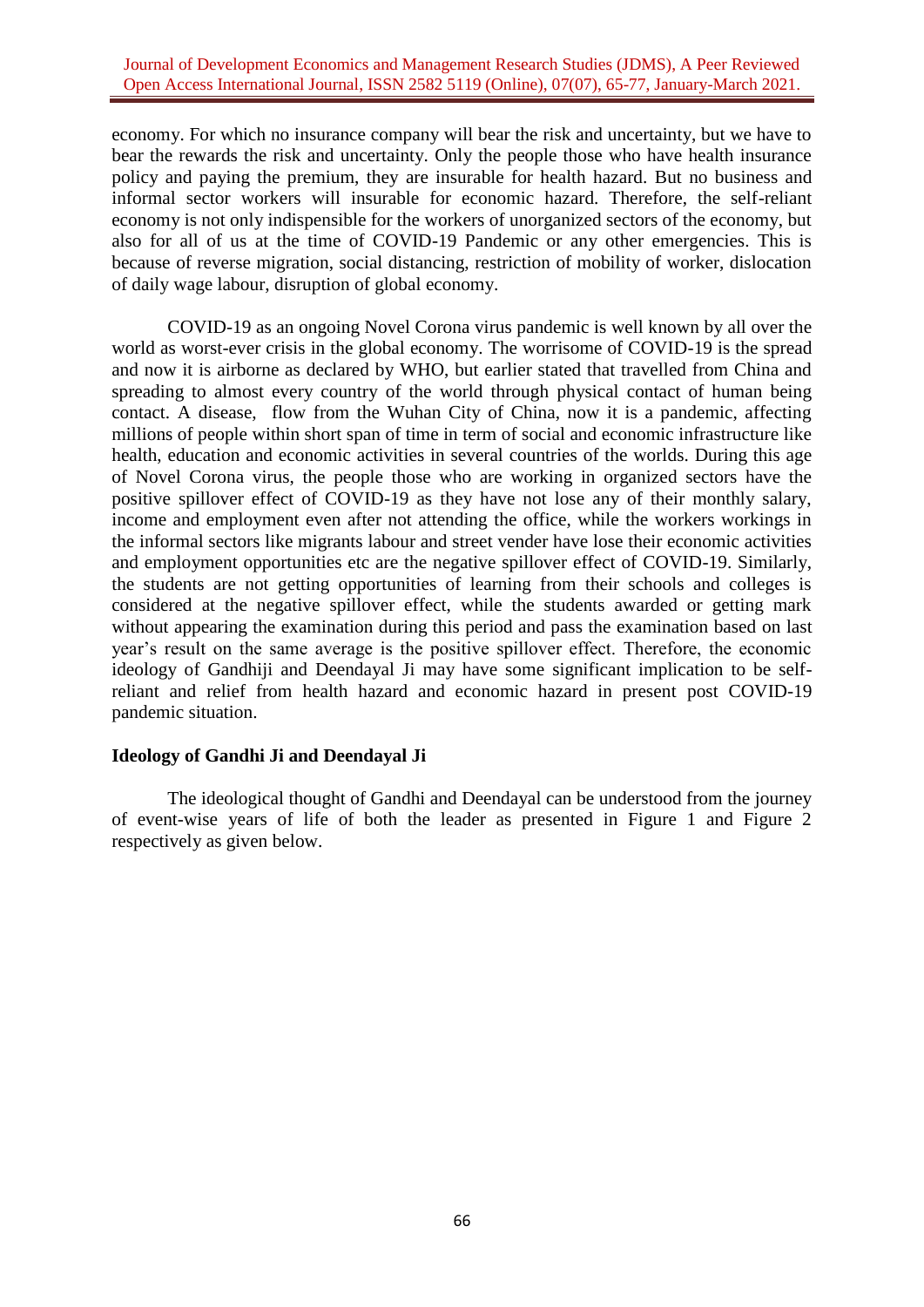

1869 1891 1893 1909 1915 1920 1921 1930 1940 1942 1944 1947 1948 2007

**Time and Events**

Journal of Development Economics and Management Research Studies (JDMS), A Peer Reviewed Open Access International Journal, ISSN 2582 5119 (Online), 07(07), 65-77, January-March 2021.

Gandhi, M. K (October  $2<sup>nd</sup> 1869$  - January 30<sup>th</sup> 1948) was an anti-colonial nationalist, freedom fighter for civil rights, leader of non-violence and a great Indian lawyer as he called at the age of 22 to a bar for training in the subject of Law at Inner Temple, London in June  $22<sup>nd</sup>$  1891. Just after spending two years there he went to South Africa for 21 years(1893-1914)as an activist of civil right. He came back to India at the age of 45 in 1915 and set up an organization with peasant's class, farmers and urban migrant's labours to protest against the excess payment of land revenue and discrimination as bonded labour. His first book "Hind Swaraj" had published in 1909 and this publication act as an "Intellectual Blueprint" for Independence of India as stated that how to initiate the non-cooperation movement to get freedom from all such exploitation from British rule. The "Hind Swaraj or Indian Self Rule" was a pamphlet and his essay on *"John Ruskin's Unto This Last*" as paraphrase in Gujarati considered as a programme in economics. Thus, several books were written by Gandhi including his heart touching autobiography "*The Story of My Experiment with Truth*". Gandhi had 32 years of struggle for Indian Independence movement (1915-1947). During this period Gandhi leads many campaigns across the country like Champaran Satyagraha (1917), Kheda Satyagraha(1918), Khilafat Movement following the World War-I(1919) and finally took the leadership of Indian National Congress as introduced by Gokhale(1920). Then Gandhi Ji assumed the president of Indian National Congress party in 1921 and started movement for eradication of poverty, providing women's rights, construction of religious man and abolition of untouchability from lower caste group etc for achieving Hindu Swaraj(self-rule). At that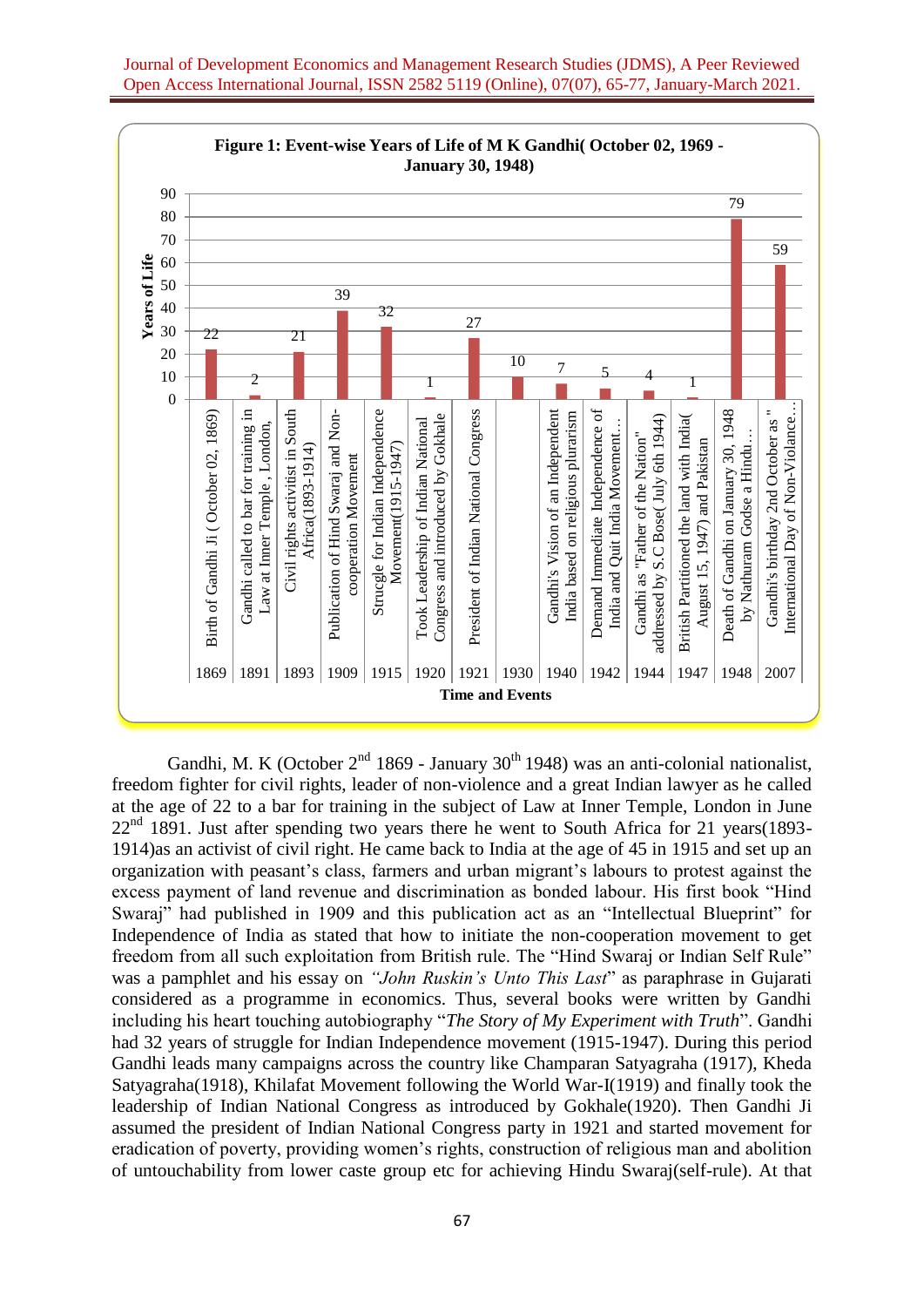### Journal of Development Economics and Management Research Studies (JDMS), A Peer Reviewed Open Access International Journal, ISSN 2582 5119 (Online), 07(07), 65-77, January-March 2021.

time Gandhi Ji adopted the custom and tradition of Indian rural poor and their livelihood – as Charkha as an identification of Indian countryside. This indicate that self-sufficient, selfreliance and self-sustainable in the economy. In January  $26<sup>th</sup>$  1930, Gandhi Ji demand for declaration of Independence of India and launched salt satyagraha(a new strategy against the imposition of '*tax on salt*' with 400 k.m) and move from '*Salt March to Dandi March'* during March  $12<sup>th</sup>$  to April 6<sup>th</sup> 1930. In 1940, Gandhi vision of Independence India based on religious pluralism was challenged by the Muslim Nationalism to separate Muslim. In 1942, Gandhi demanded immediate Independent Indian and calling "British to Quit India" during World War-II. Gandhi was called as "Father of Nation" as addressed by Subhash Chandra Bose in July  $6<sup>th</sup>$  1944 and Sarojini Naidu during the conference on April 28<sup>th</sup> 1947. Then British granted Independence on August  $15<sup>th</sup> 1947$ , however the British was partition the land of Indian Empire into two domains –"*Hindustan* and *Pakistan*" as for Hindu-majority of India as well as Muslim-majority of Pakistan respectively. At the age of 78 years, Gandhi was pressurised by some Hindu Nationalist as to undertake an indirect goal to pay out some cash assets unpaid to Pakistan. At that time some Indian nationalists thought that "Gandhi was too accommodating" – so among them a Hindu Nationalist, Nathuram Godse, who fired three bullets gun into chest of Gandhi and death on January  $30<sup>th</sup>$  1948. In India, the  $2<sup>nd</sup>$ October was considered as '*Gandhi Jayanti*' and declared a 'National Holiday' on the occasion of Gandhi's Birth anniversary. After the 59 years of death of Gandhi Ji, the United Nation General Assembly has been declared to celebrate the Gandhi's birthday on 2<sup>nd</sup> October of every year as "International Day of Non-violence" since 2007.

However, there was an article on "Deendayal Upadhyaya: 'BJP' Gandhi'!" published by Gatade( October 13<sup>th</sup> 2017) in the *Counter Current*, Retrieved on June 20, 2020, [https://countercurrents.org/2017/10/deendayal-upadhyaya-bjps-gandhi/.](https://countercurrents.org/2017/10/deendayal-upadhyaya-bjps-gandhi/) Pandit Deedayal Upadhyaya(September  $25<sup>th</sup> 1916$  – February  $11<sup>th</sup> 1968$ ) was a great leader of Indian political party as Bharatiya Jana Sangha(BJS), ancestor of Bharatiya Janata Party(BJP) and thinker of 'Hindutva Ideology' as right-wing as advocated by Rashtriya Smayamsevak Sangha(RSS). While he supported the ideas of RSS, published a monthly magazine called 'Rashtra Dharma' to spread the ideology of Hindutva since 1940s. In the later stages of life, he started to publish weekly 'Panchjanya' and daily 'Swadesh'. Also, he wrote a drama on 'Chandragupta Mourya' in Hindi, a biography of 'Shankaracharya' and translated a Marathi biography of Hedgewar. He contested Lok Sabha Election in 1963, but lost. At that time, he started an experiment of 'Jan Sangh' as having a non-congressional opposition parties as alliance to form government in multiple states. This situation conceived the concept of 'right and left parties' of the Indian Political spectrum on one single platform. He was also a short-term president of BJS with effective from December 1967 to 1968. He died under unexplained state of affairs nearby the railway station at Mughalsarai Junction in February 1968. just after the 50 years of his death, this railway station has renamed as "*Deen Dayal Upadhyaya Junction*" by the NDA government in 2018. His discourse was reflected the ideal thought for swayamsevak of RSS.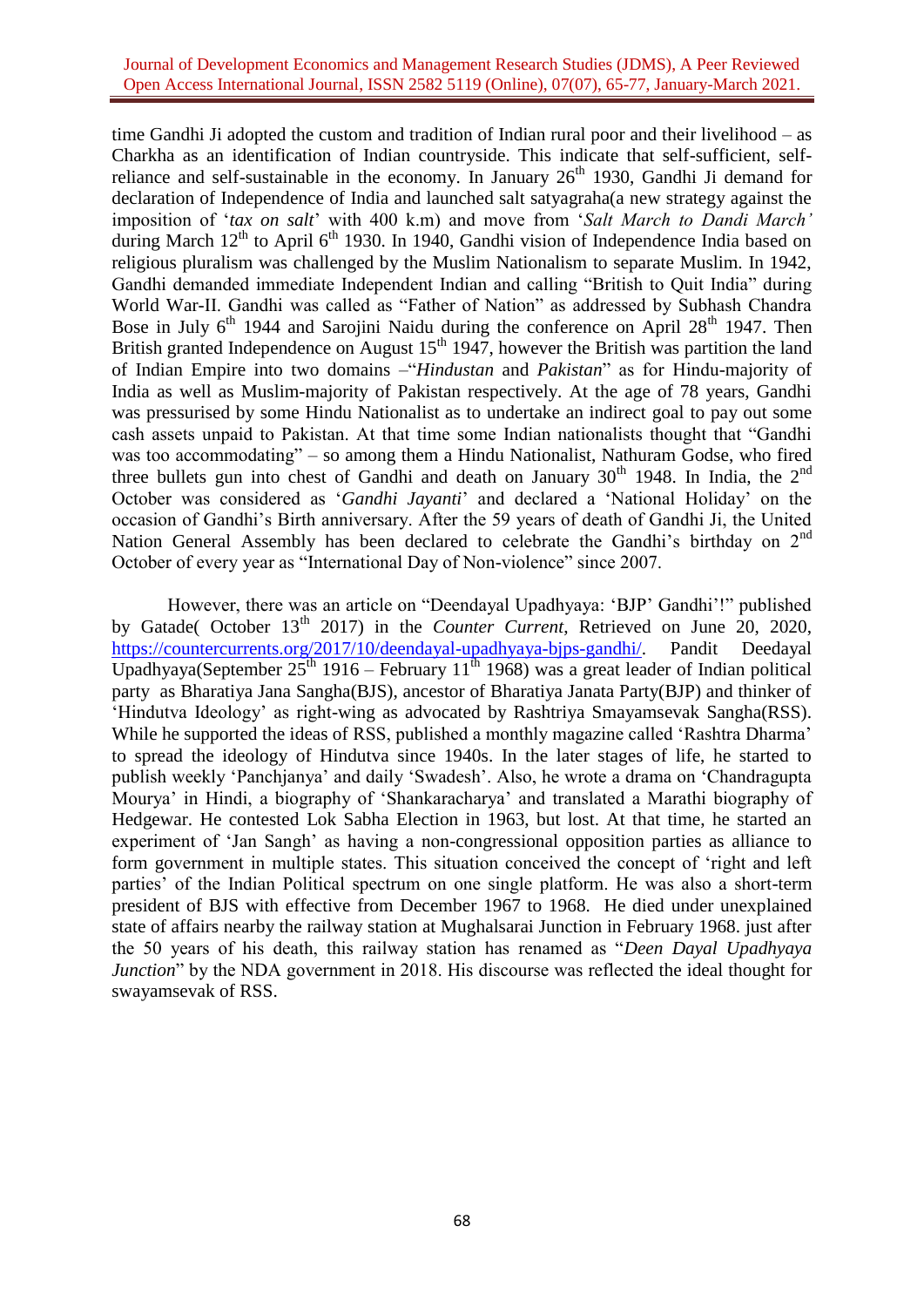

## **Economic Thought of Gandhi and Deendaya ji**

The Gandhian school thought of economics is based on spiritual and socio-economic development of human being by rejecting the two important facts of economics- (i) rejection of the concept of "human being as a rational actor as always trying to maximise material selfinterest" and (ii) rejection of "multiplication of wants" which underline by Classical as well as Western school thought of economic systems. This is because Gandhi felt that both these two facts were unsustainable and devastating to the human spirit. That is what happening at present during the post COVID-19 pandemic period, so we have to learn from the Gandhiuan economics ideas of self-rule. In contrast to these two facts, Gandhiji gave his own model aimed at the fulfilment of needs(satisfaction of human wants) – including the need for the community or it is for all, but not for individual alone. As a result of that the Gandhian school thought of economics model restricted to basics idea of *[protectionism](https://en.wikipedia.org/wiki/Protectionism)* and *[nationalism](https://en.wikipedia.org/wiki/Nationalism)* through commitment to the principles of nonviolence, but rejection of class war, exploitation of labour, caste-based discrimination and gender biasness in order to achieve the socioeconomic harmony. Hence, the fundamental economic ideology of Gandhi Ji was an aims to promote spiritual development of human being and socio-economic harmony with a rejection of *[materialism.](https://en.wikipedia.org/wiki/Materialism)*

However, the growth philosophy of Deendayal Ji was 'Integral humanism' as a concept for the official doctrine of 'Jan Sangh' and adopted as a political agenda in 1965. Deendayal Ji had borrowed three significant principle of Gandhi Ji such as 'Sarvodaya', 'Swadeshi' and 'Gram Swaraj' to give importance to cultural-national value, but the open secret of these value were based on less importance to nation and more to an individual which lower the nation to became a corporate society. The Deendayal's concept of '*Integral Humanism*' was not much different from the Golwalkar's concept of 'Organicism'. However, Deendayal Ji supplemented the Golwalkar's thought in the concept of 'Integral Humanism', by incorporating these three important principles of Gandhian philosophy as 'progress of all', 'indianisation' and 'villages self-rule', and offered a new version of 'nationalism' i.e called '*Hindu Nationalism*'. The main purpose of behind this new version of 'Hindu Nationalism' was to promote the spirit of man in favor of equality in society and develop the image of Jan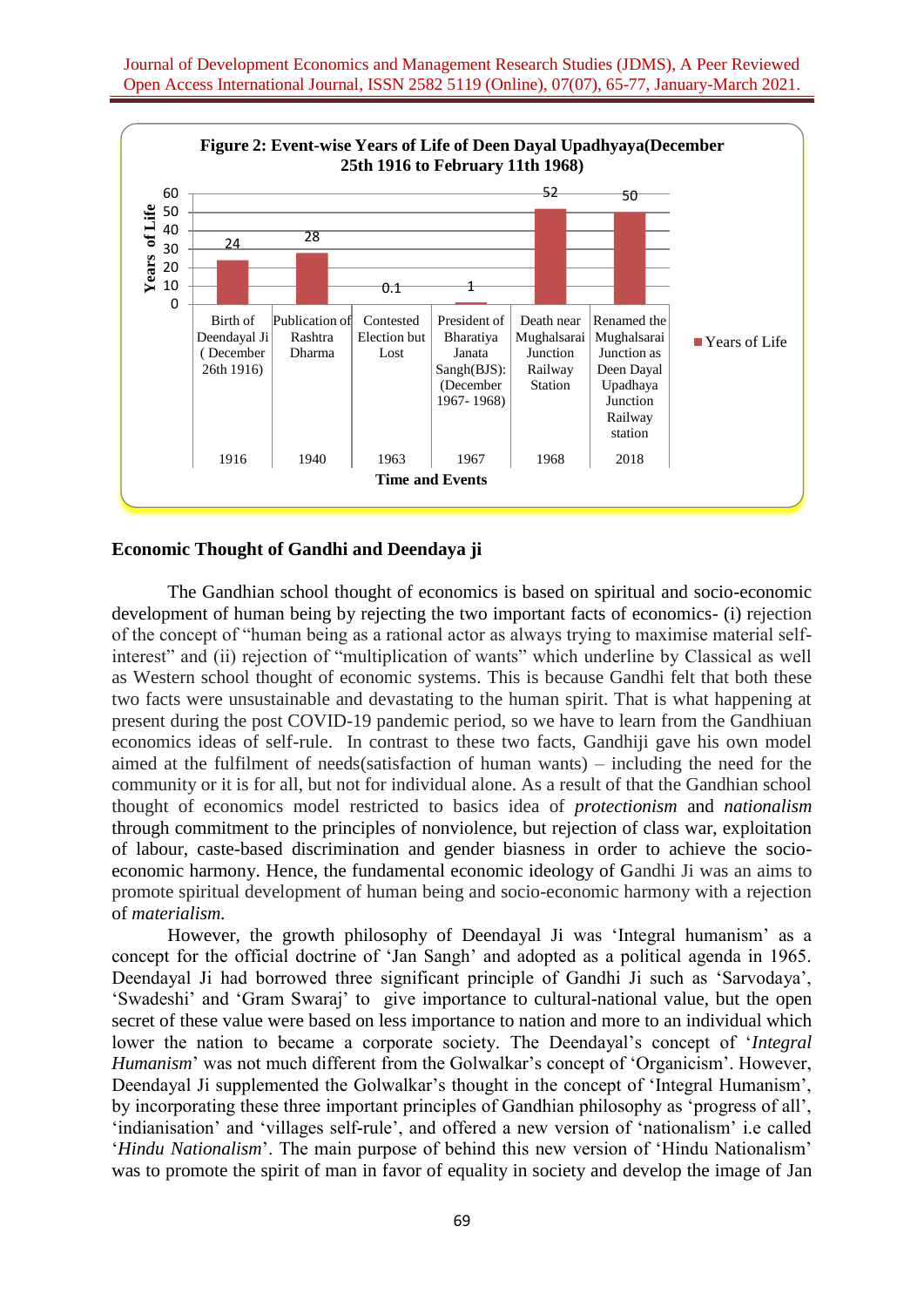Sangh as a pro-developmental political party. The construction of this type of discourse was best suited in the arena of 1960s and 1970s, but the mainstream of Indian politics of rightwings was an effort to draw the attention towards the 'Jan Sangh' and 'Hindu Nationalist Movement' as a high-profile society and fight for fringe benefit. As a result of that the economic thought of Deendayal Ji was to give utmost importance to develop an '*indigenous economic model*' with human being at the centre. The logic behind this model was a human centric development model, but different from socialistic and capitalistic system. The concept of 'Integral Humanism' was adopted by Deendayal ji as a political doctrine for Jan Sangh in early 1970s and made a new openness to opposition left party for 'Hindu Nationalist Movement' to have an alliance with the prominent 'Gandhian Sarvodaya Movement'. In which major portion of public was break up through 'Hindu nationalist movement and support the ideology of Hindutva.

## **Rejection and Adoption of Economic System by Gandhi and Deendayal Ji**

Both Gandhi and Deendayal Ji strongly rejects the capitalist economic system, because it creates inequalities among the people in the society- as the means of production as well as wealth of nation are under the control of some private enterprises, who take the economic decisions in what goods and services are to be produced and in what quantity. Further, Deendayal ji pointed out that the capitalism fails to give the freedom to man, rather concerned with the destruction of individuality. As Deendayal says that the capitalistic economic system is helpless for development of an integral humanism and destroys the individuality. Any discoveries of science and technology have given luxury and comforts to men but it has led to the over utilization of natural resources, which creates ecological imbalances(Upadhyaya, Integral Humanism p-74) Therefore, Gandhi also rejects the capitalistic system as it inculcates and culminates to grab the wealth by exploiting the weak(Bose, 1957, p-39-40).

As Gandhiji gave his model which aimed at the satisfaction of human wants by including the needs for the community as a whole or it is for all, but not for individual alone. So, the economic ideology of Gandhi Ji is somehow based on socialism or socialistic economic system. But, Deendayal has not supported to socialistic pattern of society, because socialism arose as a reaction to capitalism. However, socialism also failed to establish the importance of the 'humanism' as a creator of nature. Socialists pleased to involves in the economic activities by simply transferring the ownership right of capital in the hands of the public authority either state or union government. But the State is even more of an aloof institution, in which all the economic or business activities undertaken by government are conducted by stringent rules and regulations. Thus, there is usually no place for individual discretion and even if it is allowed, the smallest amount of negligence in the duties and responsibilities of social institution on behalf of the administrator results in corruption and favoritism (Deendayal Upadhyaya, Integral Humanism, pp. 74-75).

In view of Deendayal ji , it is observed that he neither support to the capitalist nor the socialist system – as both socialism and capitalism are not in a position to competent to go forward a social order for the benefit of man and society. In other words, both these type of economic systems fall short of establishing a society with humanistic values. He never wants to be a part of capitalism and socialism, because both of them neither understand man nor they do care for his interests. Hence, Deendaya Ji always demands such a typical economic system, which would helps to improve the qualities of human being and its civilization. (Upadhyaya, p-77).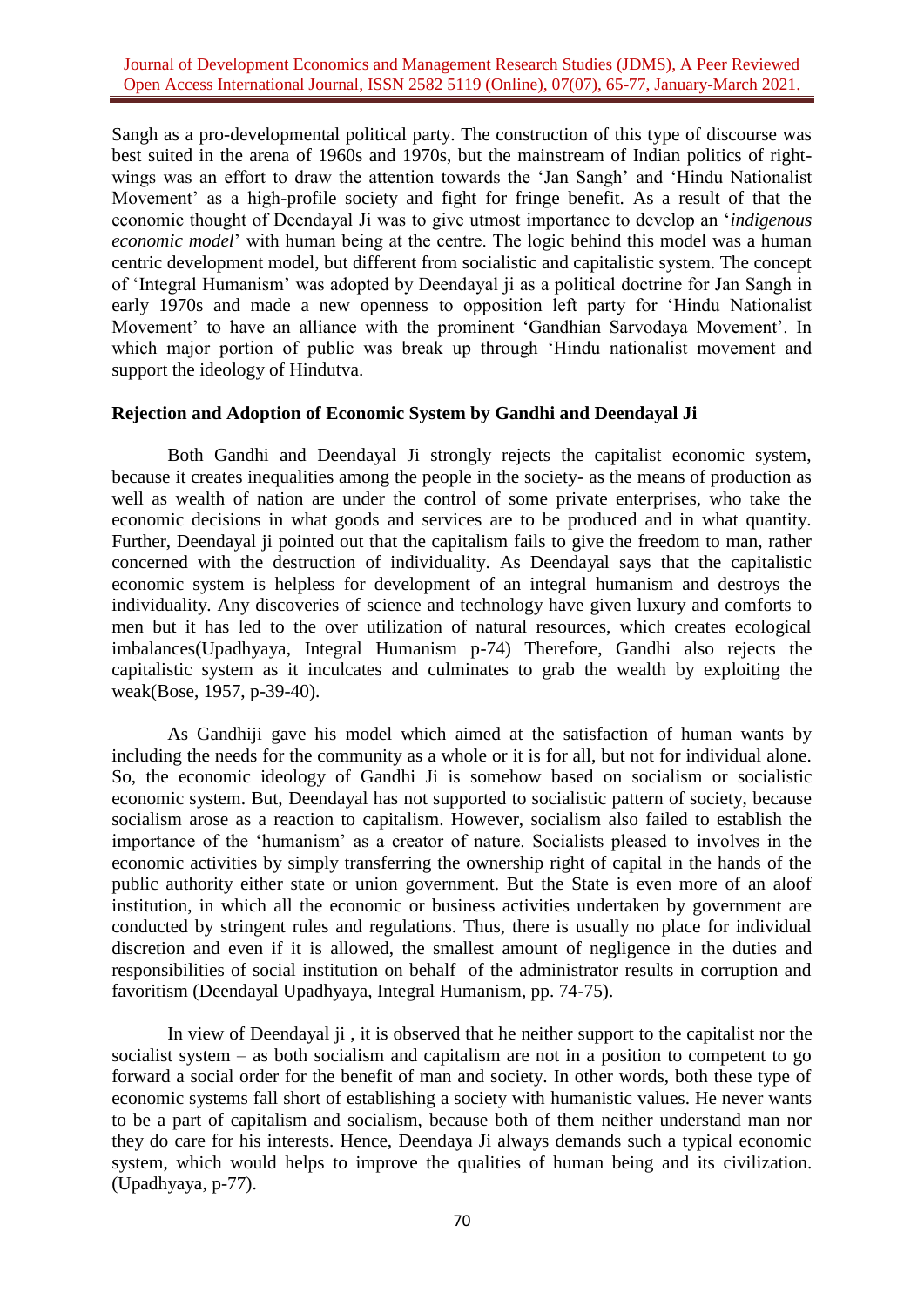Deendayal Ji believe that the India is based on mixed economy as the system calls for the blending of both capitalism and socialism….in this context he said, "we are individualists and also stand for the societies. In accordance with Indian philosophy we look to the interest of society even while not ignoring the individual. Because we care for society we are 'socialist' in that sense, and because we do not ignore the individual, we are also individualists. Because we do not consider the individual to be supreme it is said that we are not individualists. On the other hand we also do not think that society should rob the individual of all his freedoms and peculiarities. We are against the individual being used as a part of a machine and in that sense we are not socialists. It is our conviction that society cannot be thought of without the individual, nor can an individual have any value without society. Hence we want a synthesis of the two…. the answer to the problems of the world is ... '*Hinduism'*. This is the only philosophy of life which considers life as a whole, but not in compartments'' (Upadhya, 1981).

It is observed from the above that the economic idea of Deendayal Ji revolves around man, which may be settled as humanistic. The concept of 'Humanistic Economy' is an economic system by which reflected in his commitment to provide the basic necessities for all and creates a condition of work-culture in which the worker must have a deep sense of belongingness and self- esteem. In this humanistic economy, Deendayal's main concern with the significance of man and his interests are on priority basis. He is opposed to mechanization at the altar of man's interest, rejects crazy desire after profit and seeks to attain all-round development of man and society in an indigenous manner. Taking in to consideration of the problems of Indian economy, again Deendayal is of the view that the economic policy should be designed according to the requirements and suitability of Indian conditions. Deendayal does not want the nation to fall under the trap of other nations through over-reliance on them.

## **Views of Gandhi and Deendayal on "Self-Reliance" and "Self-Sufficient"**

The 'Self-reliance' was one of the basic principle of Gandhi Ji and its economic ideology given special emphasis on 'simple living'. This implies that just by cutting down the wants and satisfied with the availability of limited resources led to being "self-reliant". According to Gandhi, by increasing the human wants or consumer appetite is just like as animal appetite, one could end the sands of the river and earth in search of his satisfaction. Gandhi has made the clear cut distinction between the '*standard of living*' and '*standard of life*' in such as manner that the former is merely state the material requisite of the human being in term of physical quantity of food, cloth and shelter, but latter on a higher standard of life could be attained only with material advancement, however, there was a higher serious attempt to absorb the cultural and spiritual values and quality of human being. According to Deendayal Ji, " the main concern of self-reliance was the independence of nation, but for him political independence has no meaning without economic independence….he always talk about the self-sufficiency in first hand, then self-reliance can be achieved". For instance, in order to achieve the self-reliance India, Deendayal has given primary importance to agricultural development. As we know that the most of the people primarily depends on agricultural produce to sustain their livelihood. Hence, the food self-sufficiency is indispensible for any nation to provide basic minimum or to improve subsistence living of the human beings. If a nation is not in a position to produce sufficient food to eat, then it will depend on other nation to mitigate the consumption demand. Then the other nation will provide limited food with certain condition and thereby criticised the dependent nation and threatening where was your independency? As the priority was given for the development of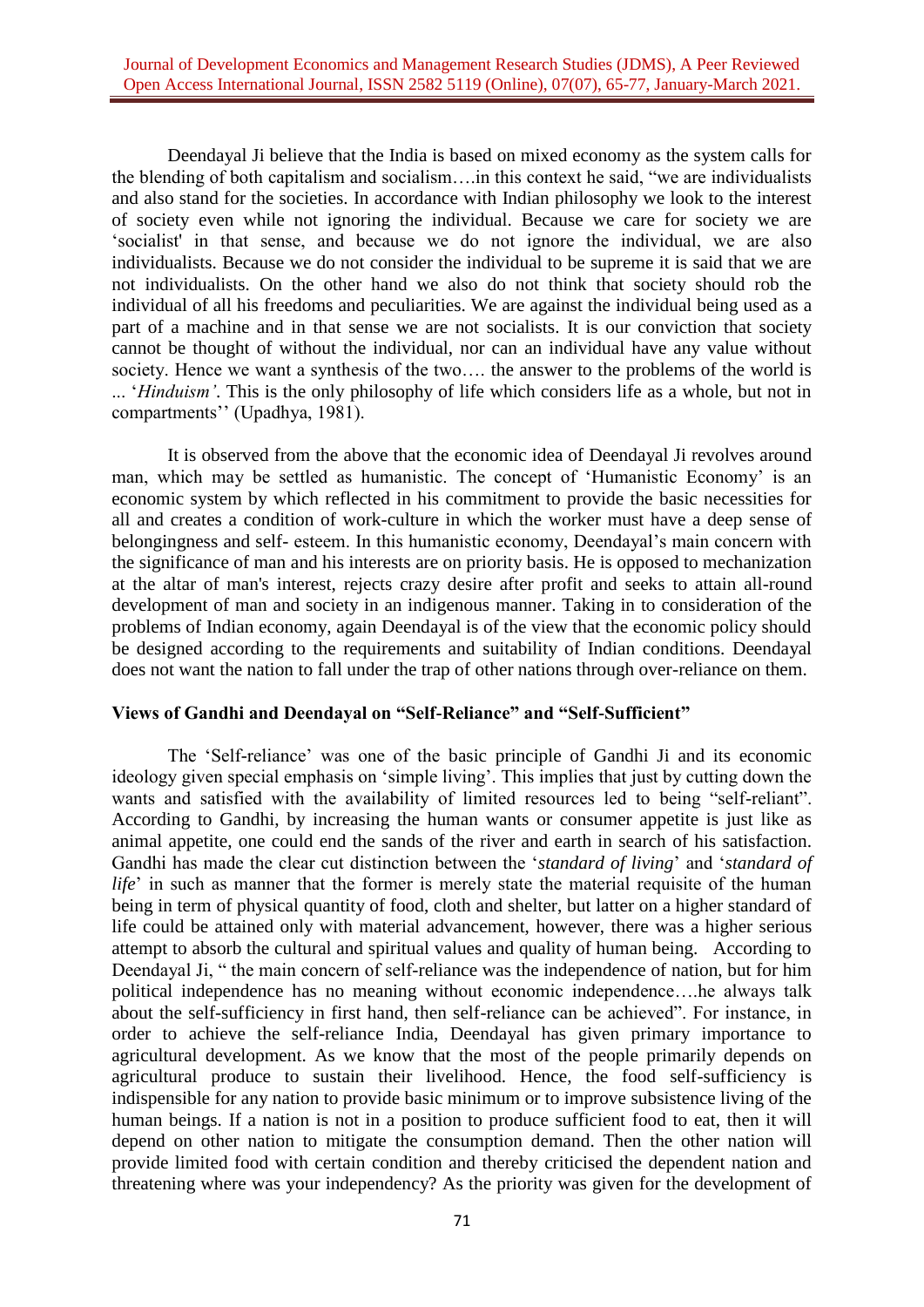agriculture in the First Five Year Plan but unfortunately the economy of the country was predominantly agrarian. So the due attention was not given for the development of agriculture in the subsequent Five Year Plan. Think about the situation of Second World War, where the special importance was give to self-reliance india, as the country was faced the problems of food-insufficiency, then prime minister India Gandhi had asked to Lyndhal Johnson for foreign assistant, US government advice to make agricultural reforms and provided the food assistance with a limited amount under certain condition of not to criticised the situation of Viatnam victory.

Worthwhile there was a serious note that the latest technology like machine, tool, and equipment required for the establishment of heavy industries, also it needs foreign aid for the development of industry. Therefore, a nation cannot establish a heavy industry without taking the assistance of foreign advance nation. Hence, there was a contradiction between the "selfreliance' and self-sufficient" in the context of modernization of Indian economy. Today we are living in the era of interdependence in front of global scenario, but still we are depending on other nation. Nation can develop them through the collective action, but it depends on many area od the world like communication, technology, dissemination of knowledge and technical knowhow and ideas. Indeed, at present the world is considered as global villages, so one can take the mutual helps each other for the development of the nation, but SAARC associations are the steps to achieve this end of mutual development. Henc, according to Deendayal Ji, the present concept of "self-reliance" is in a isolation, which seems that it does not reflect any positive meaning instead of having the "self-sufficiency". In this context, Deendayal Ji "given importance to mutual cooperation from the philosophical point of view, but for the development of national and political level, he advises to take the helps of foreign assistance and cooperation in respect of grant-in-aids cautiously only in exigencies".

#### **View of Gandhi and Deendayal on Science and Technology**

The small-scale industries was the second principle of Gandhian economic ideology as it provided local oriented produce by using the availability of local resources in order to meet the local demand. Also it creates employment opportunities a local level, which in turn led to promote the ideas of "Sarvodaya" i.e *welfare of all*, rather than the *welfare of a few*. The main purpose of Gandhian economics of this principle was to use the labour-intensive technology that means labour-using rather than labour saving. This implies that by using labour-intensive technique, the economic ideology of Gandhi was to increases employment opportunities of local people; there should not be the possibility of migration and displacement of labour. It does not necessary means that Gandhi had absolutely opposed to machine, however, he Gandhi had no absolute opposition to machinery; he welcomed it where ever necessary in order to reduce the hard work and dullness, but also emphasised the *division of labour* and criticised such a society who have disapproving attitude towards the physical labour or labour-intensive technology, but insisted on everybody has to do some cash labour.

So far as the economic ideology of Deendayal Ji is concern, the mechanisation of human activities was not opposed, but the Charkha may have to be replaced by the new investment. Deendayal also believes the economic ideology Gandhi in the sense that machine should not be allowed to become a competitor of man. So, therefore he adopts such a machine or technology, which could be suitable for India and compatible as per the interest of human being. In this context, Deendayal was in favour of labour-intensive technology more than that of capital-intensive technology (automatic machine) in India. Deendayal does not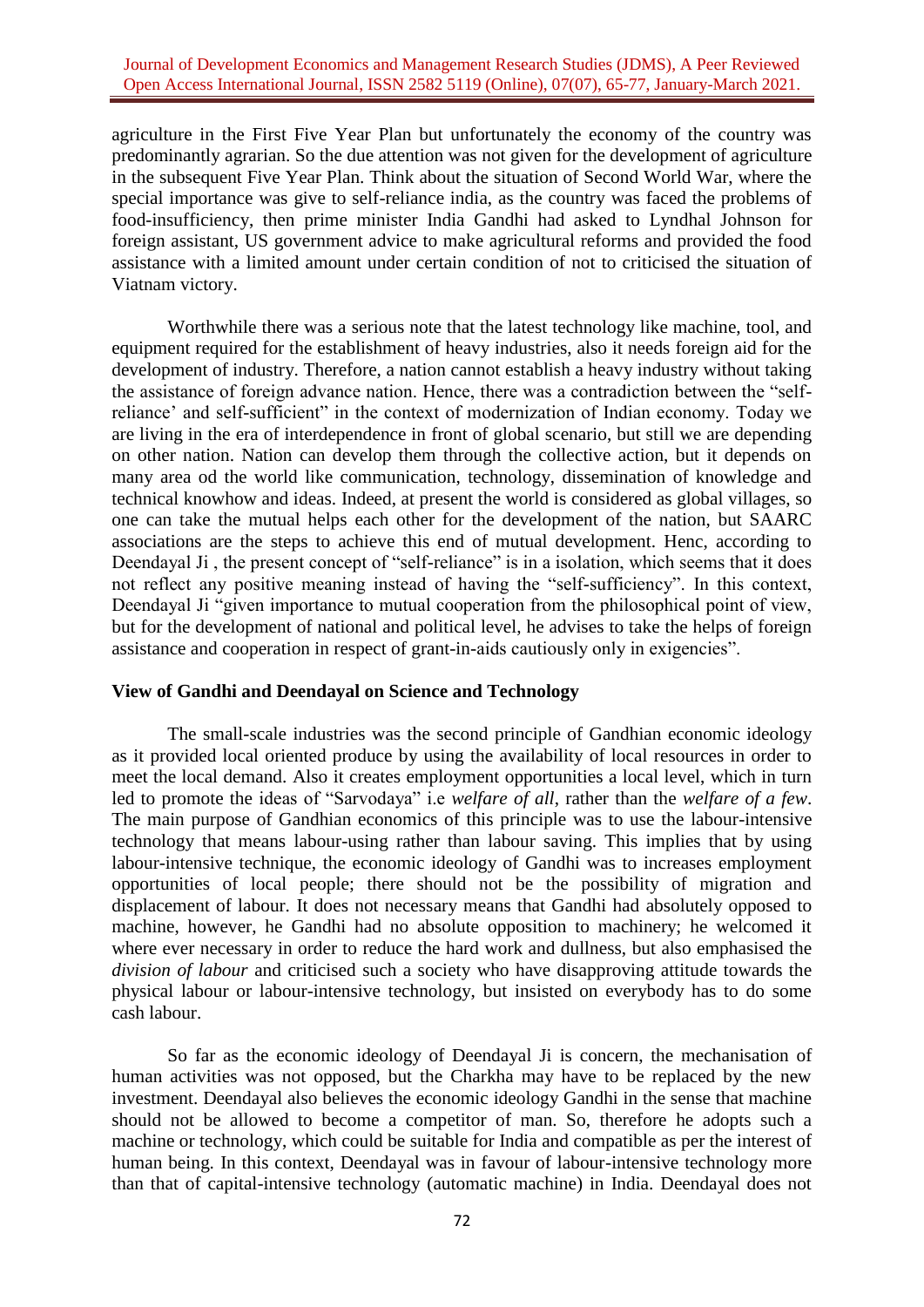opposed the use of automatic machine for establishment of heavy industries only in the necessary and selected sector of the economy, but not in the area where the small scale industries restricted for man. Thus, Deendayal's ideology was different from Gandhian perspective on Charkha, also from Nehruvian emphasis on heavy and large-scale industries for economic growth and development of India. Instead of that Deendayal believes in the development of both the small and large- scale industries in harmony and consider an integrated, holistic as well as complementary model of industrialization.

### **View s of Gandhi and Deendayal on Trusteeship**

The "Trusteeship" i.e '*Welfare of all*' was also an important principle of Gandhian economic ideology. This implies that an individual or groups of individuals are not only free to make a decent standard of living through an economic enterprise but also to accumulate their surplus wealth, which is above the necessary to meet their basic needs and investment, should be kept as a trust for the welfare of all, particularly for the most deprived and poorest section of the people. In contrast to this, Deendayal's views on 'Trusteeship' was based on a joint family system, where some of the family members earn and it used for the benefit of all the members of family. This principle is good for the family only when all members of the family live with harmony and proper understanding. But this seems to be more idealistic than pragmatic in the society, because it is very difficult to maintain a good understanding, cohesiveness and harmony among the members of society like that of family. Again, In Indian, there is diverse group of people in the society. So, the applicability of 'Trusteeship' in India becomes more difficult as its societies are heterogonous in nature. "While the principle of 'Trusteeship' also finds expression in the philosophy of Mahatma Gandhi, which believes in voluntary cooperation and surrendering a part of personal belongings to the society. It exalts the virtue of self-abnegation, and motivates the rich to voluntarily give up their claim to their surplus wealth". (Ganguli, 1973)

# **Gandhian Concept of 'Sarvodaya' and Deendayal's Concept of 'Antyodaya'**

Inequality, unemployment and poverty are chronic and mounting problems in the developing countries or labour abundant countries like India. These are the entire bottleneck for the economic development of developing countries. So there is need to improve the quality of life of human being not the material wellbeing, because as Prof. Marshall also views that man are the ordinary business of life in the material requisite of human being. It means economics studies that part of the individuals and social action which are mostly connected with attainment of needs and with the material requisite of human being. Marshall for the first time shifted the Idea of Adam Smith's '*wealth of nation*' to '*welfare of nation*' by saying that economic should give primary important to man and then to material, as wealth is considered only as a means to attain human material welfare. Here the Marshall thought of economic is supporting to the ethics of Gandhian school thought of economics.

In fact, these three principles or ethics of Gandhian economics like self-reliance, small-scale and local oriented industries and trusteeship or welfare for all, when followed by us can achieve '*Sarvodaya*' and likely to reduce the socio-economic inequality. In order to achieve 'Savodaya', Gandhian economics has the following three underlying principles: Satya (truth), Ahimsa (non-violence), Aparigraha (non-possession). So far as the fair means of behaviour of the human being is an idea that no one possesses anything may derived from the '*as old as the hills*' of non-violence and truth in the activities - through which make the system welfare for all. On the account of this, Gandhian economic ideology state that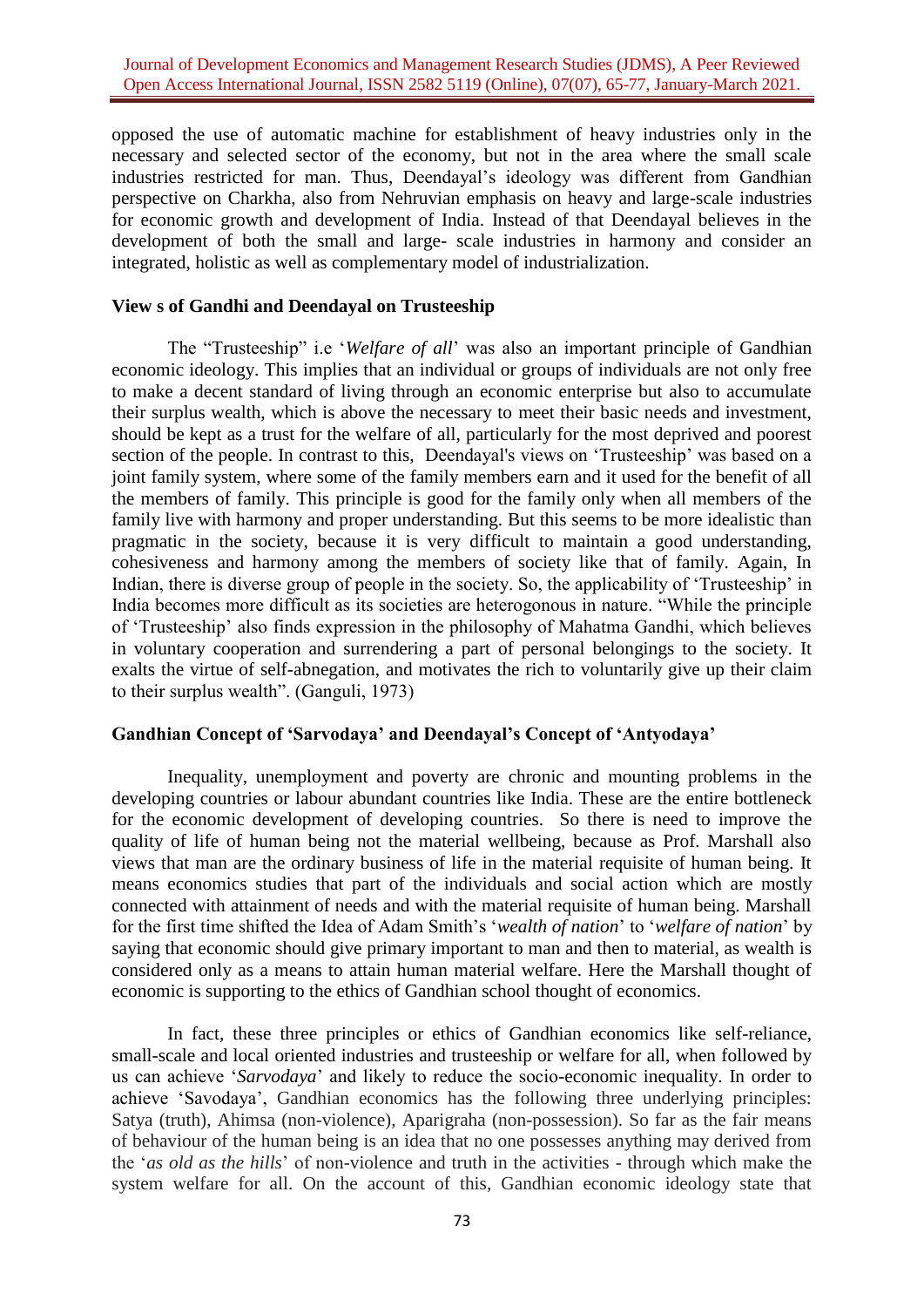"possession would lead to violence (i.e to protect ones possessions and to acquire others possessions). Hence, he was clear that each one of us would need to limit to our basic minimums. He himself was an incarnation (example) of this idea, as his worldly wise possessions were just a pair of clothes, watch, stick and few utensils. He advocated this principle for all, especially for the rich and for industrialists, arguing that they should see *their wealth as something they held in trust for society - hence not as owners but as trustees.* 

Pt. Deendayal Upadhyaya was considered as the icon of BJP and RSS as he proposed the concept of Antyodaya, which is now applicable as guiding principles of the BJP rule state in the country. What the ideas of the concept of 'Antyodaya' is that to the "rise of the last person". Upadhyaya was emphasized this concept as a founder leaders of the Bharatiya Hana Sangh and ancestor of the BJP. The literary meaning of this concept is that "the measurement of economic plans and economic growth canot be done with those who have risen above on the economic ladder but of those who are at the bottom". However, the growth philosophy of 'Antyodaya' is not something new as coined by Deendayal Ji, but there existed as an integral part of the concepts of 'Sarvodaya', which means "the rise of all" too. Indeed, Deendayal Ji focuses on 'Antyodaya' to raise the nation of extreme poverty. This thought of Deendayal ji also form a part of heart core philosophy of "Integral Humanism" i.e he opined that the man should distinct from the popular propagation - by capitalism and communism. In this way, Deendayal Ji was well-known by his work on "Integral Humanism" in 1960s.

## **Economic Implication of Gandhian and Deendayal's Philosophy in Post COVID-19**

As everybody known that the lifestyle of human being in the global village was different from early 1970s and 1980s in general, but particularly in moral as well as physical point of view. However, the temper of globalised lifestyle of human being has been damage during post COVID-19 and made us weaker than ever. Dharampal(April, 2020) said that COVID-19 is a wakeup call for the post-modernism world. In the same line we can understand that "every problem is an opportunity to do something new or different" i.e the present COVID-19 pandemic precarious situation must be an opportunity to learn what the relevance of Gandhian economic thought of Hindu Swaraj. This implies that how the human being can exist from the modernity. At present people are not giving credit to modernity – as it allegedly made us a civilized status as a 'disease', in which we all are trying to make not to fall on this victim. Due to modernity the people of India spread all over the world and the legitimacy of Multi-national companies(MNCs) enter into India for foreign investment are the spreaders of COVID-19 epidemic disease as virus spreads exponentially in Indian and world as well.

During this COVID-19 pandemic, as we admitted that due to the free trade, cheaper flights and social media have brought us closer each other in global village, but it made us more depended and vulnerable than small village. For instance, at present, what is more, mass hysteria is on the rise as rumors and fake news spreading faster than the virus. Now, India is in third position with affected case of Corona virus, yet Indian people enjoyed the auspicious privilege of living in an age of unparalleled sophistication, freedom and comfort, claiming supremacy over the natural world and mastery of science (Dharampal, April, 2020).

So we have to adopt a new mindset towards the Gandhian philosophy, if we guided by his inspirational example of a viable alternative model of polity, we can escape from the contemporary world. By integrating economics, politics and technology with ethics can led to function as a suitable measure for this precarious situation of Post COVID-19 pandemic. In order to mitigate the spread of the virus immediately, the allopathic medicine offer has no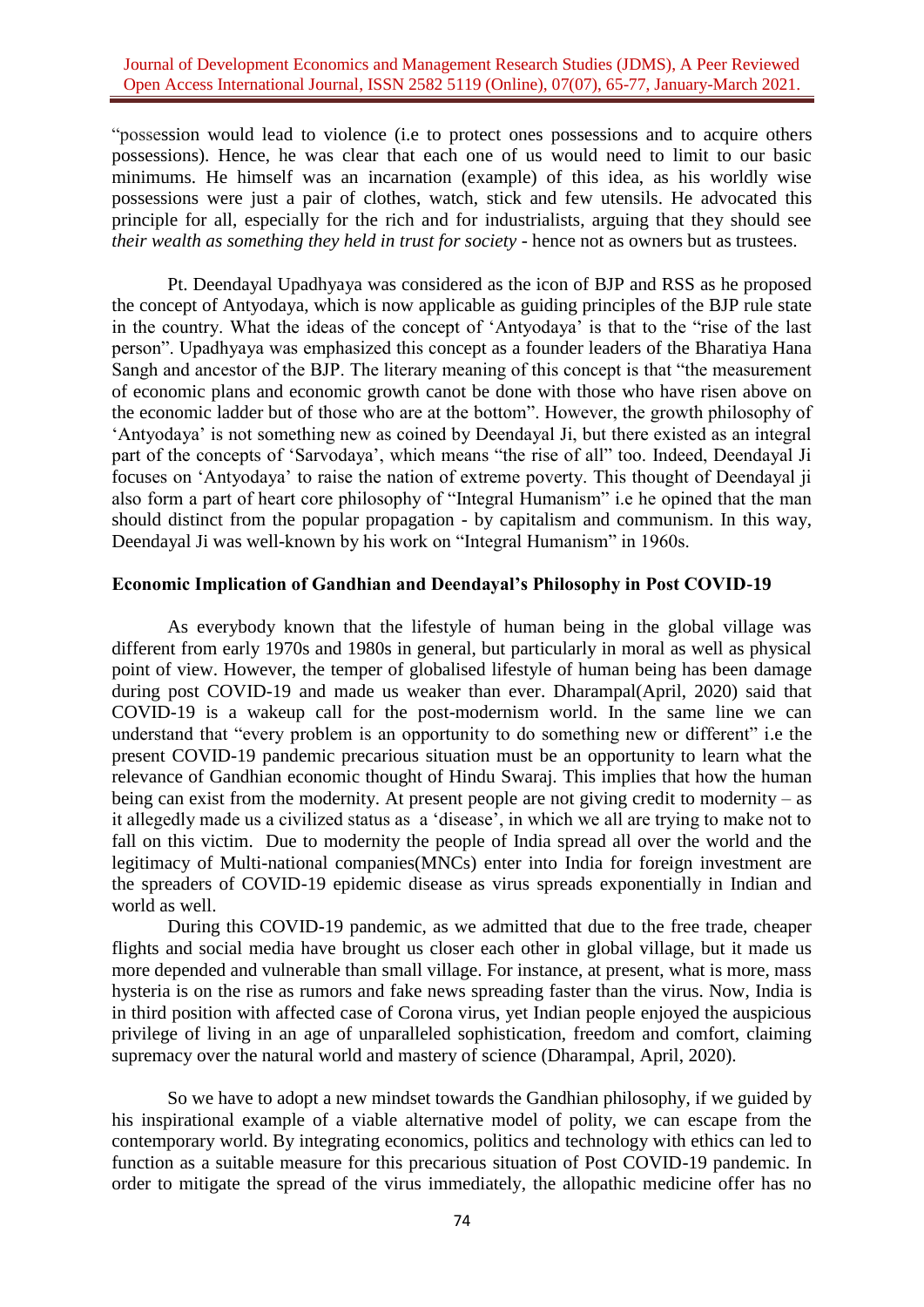cure, so we should model ourselves as Gandhi's experiment as in naturopathy to make use of effective preventive treatment (and household remedies), practice excellent personal hygiene, promote and ensure community sanitation, and restrict ourselves to our localities, avoiding long-distance travel and attendance at public assemblies.

Indeed the Gandhian principles of 'swadeshi', 'swachhata' and 'sarvodaya' should be our motto. Hence, These should be our guidelines more comprehensively, rather than indulging us to live in a globalised lifestyle. Therefore, we should endeavor to respond to Gandhiji's call for putting into practice a unique variant of "*localization*" through- learning to experience the entire world within the boundaries of our immediate village or neighborhood and to live in harmony with our environment, remove the exploitative practices of natural resources as far as possible. This is nothing but our self-sufficient societies in early 1980s. On the account of the disastrous disruption caused due to COVID-19 pandemic in the global economy, this would be the ideal moment to focus on regenerating our rural economy to bring about Gandhi's cherished dream of gram swaraj<sup>1</sup>.

When Pt. Deendayal Ji was the former president of Jana Sangh, which came to be known as the BJP since 1980 – accused Prime Minister Nehru of " succumbing to China" over Tibet issue. Also he went to question Nehru's foreign policy that "Tibet presented a case where altruism could be practised only at India's cost and not following a foreign policy to enlightened nation's self interest". Also he alleged the Prime Minister Neheru in an article dated September 21, 1959 (p.124) by saying "it seems that Prime Minister is not very particular about the integrity of the country. When he says that it does not matter whether a mile remains with us or goes to China, he betrays [portrays] a lack of proper and patriotic grasp of the concept of territorial integrity. As is evident here, the BJP ideologue himself fell far short of the BJP's guidelines to the opposition parties that they should avoid raising "sensitive" questions regarding national security. Then BJP should answer if Deendayal Upadhyaya making scathing criticism of Nehru too was a "demoralizing" act. (Kumar<sup>2</sup>, June 23, 2020)"

According to Upadhyaya, Manjula(2018), Deendayal Upadhyaya wanted Bhartiya Mulya or values to be inculcated in people. Integral Humanism of Hinduism knowledge can only solve the conflicts. Man is a part of nature and lives on the resources. When we talk about the integral humanism, where there is mutual relationship between human beings and action with regards to nature. However, the Western school thought of economics has created a economic system- i.e capitalistic economy is run by constitutional methods, but they are against laws of nature, therefore, invite problems of natural calamities- like COVID-19 pandemic. It can be removed through integral humanism of Deendayal. He asserted that underdeveloped countries should not immediately adopt industrialisation but pursue agriculture then only their economic problems can be solved because it will lead to poverty and unemployment. If any country continuously and efficiently plans in favor of nature then self-sufficiency of food grains can be achieved and it is necessary. Many times ignoring agriculture and promoting industries can prove to be disastrous. That is why; Deendayal was always in favor of decentralization of economic power. Therefore, Deendayal Ji assumed such an economic system where there will not be scarcity or abundance of wealth. By scarcity of wealth Deendayal meant to say that the effort to fight poverty and striving for

**.** 

 $^{1}$  Dharampal, Gita( April, 2020) is a professor and Dean Research, Gandhi Research Foundation, Jalgon.

 $^2$  Abhay Kumar is a Ph.D. (Modern History) from Jawaharlal Nehru University, New Delhi. He is broadly interested in Minority and Social Justice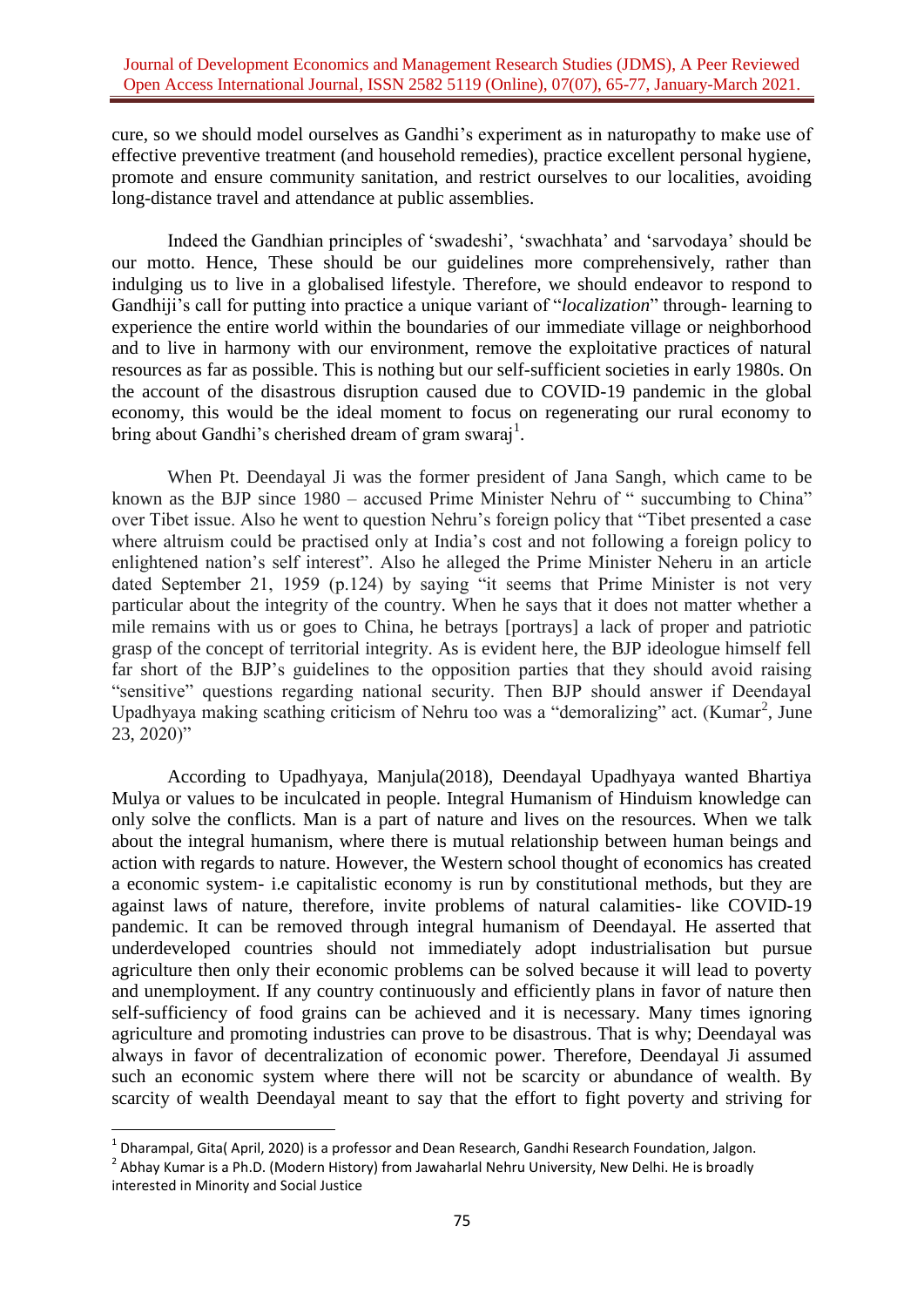survival cannot possible. On the contrary, the excess of wealth Deendayal meant too much reliance on ownership of property. For healthy development of man society needs neither such poverty nor such influence of wealth is optimum. He was in favor of economic activities which satisfy basic needs and not in creation of new needs especially when they are for increasing consumption of the produce. In such economies desires are left to increase without restrain which will never give birth to mental satisfaction. This is called consumerism. It leads to unrest and finally crime increase.

## **Conclusion**

From the above discussion, it may be conclude that more or less both of them as Gandhiji and Deendayal Ji have emphasis on the development of human being spiritually and religiously respectively, but less of material is needed for the welfare of all and individual as well. This implies that primary concern of them is on man and environment, then material requisite of human being. By limiting the wants of the human being, whatever surplus is there should be used for human development focusing on groups of people in the society as suggested by Gandhi Ji, but Deendayal Ji targeted to the improvement of every individual. However, the relevance of Gandhian economic thought in the modern Indian context, particularly during post COVID-19 pandemic is that, it means to improve the lower strata of the people in the society, so that there would not be the possibility of any gap or discrimination between the have and have's not, rich and poor, male and female, regional disparities, ecological imbalance etc. Hence, the improvements of physical quality of life of the human being, human development and welfare for all as well as reduction of poverty, inequality and unemployment are the relevance of Gandhian school thought of economic in the context of present global economic scenario. But according to Deendayal 'one has to control the desire of human being, but not expect more and trying to solve the demand within our-self can leads to achieve peace and harmony with nature, so that there should not be the exploitation of natural resources as capitalistic system of economy just doing, that is way we the people face the natural disaster like spread of corona virus in all over the country and world as well. Therefore, we can overcome the problems of post COVID-19 pandemic precarious situation by minimizing the unlimited wants with a given amount of resources at present in the domestic and the world economy as well. The adoption of modern technology takes away the human value and making the individual as well as society unhappy. This mental bankruptcy leads to became inhuman and desires to do the excessive greediness for food, power and property. In this context Gandhi also pointed out that possessiveness of anything leads to violence in the society. So, live clean and satisfied life with nature by limiting human wants as well as rationalization of human being as always trying to selfcentred towards maximization of material things, which can leads to self-sufficient as well as self-sustainable societies during this COVID-19 Pandemic precarious situation.

#### **REFERENCES**

- 1. Deendayal Upadhyaya ,(1981), "Economics of Synthesis," Manthan, 3, No.4 (March 1981), 3.
- 2. Deendayal Upadhyaya, Integral Humanism, p. 74.
- 3. Dharampal, Gita(April 20, 2020): "Covid asks us to hee Gandhian principles of swadeshi, swachhata and sarvodaya". Indian Express, April 20, 2020. Retrieved on